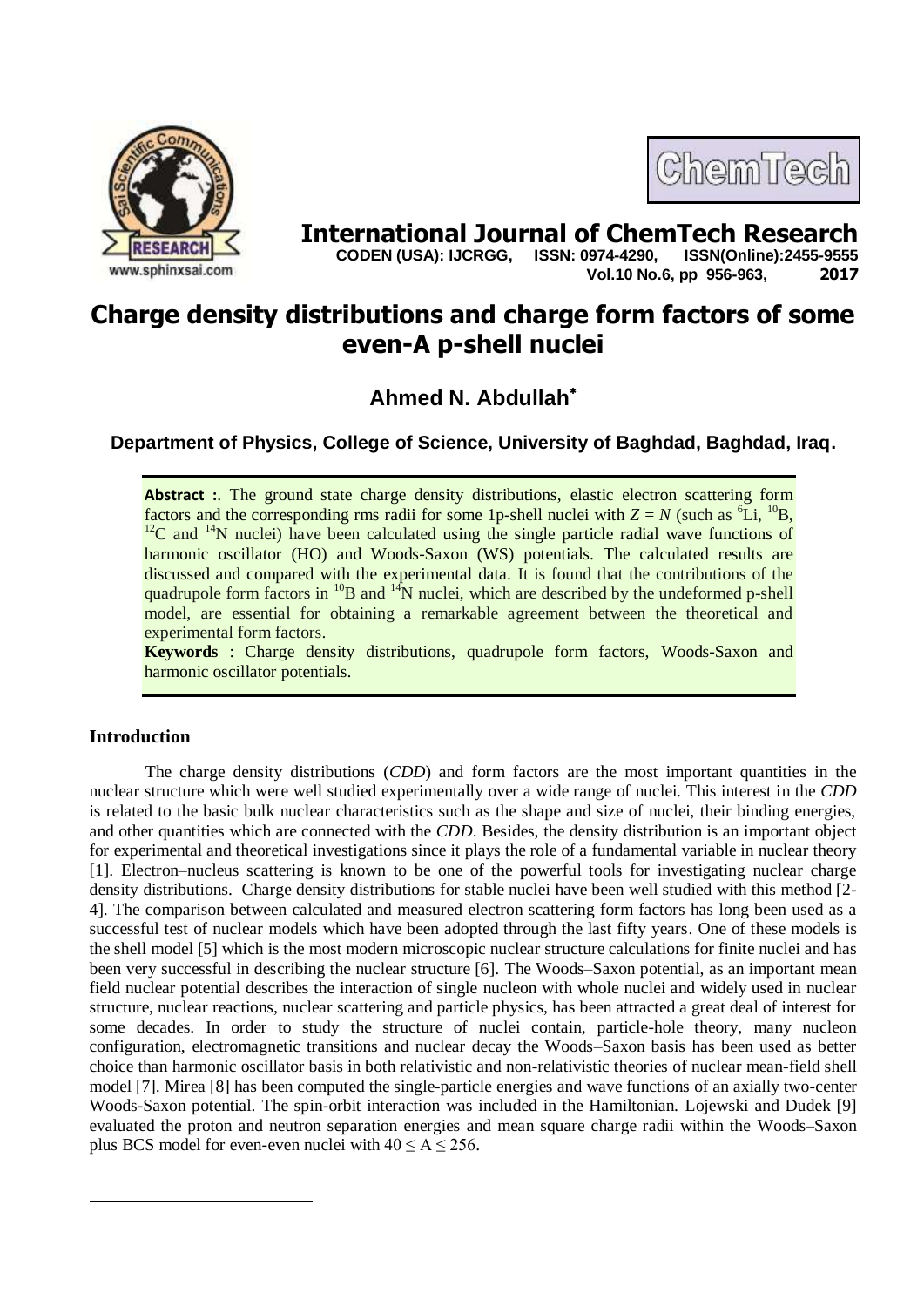In this work, we study the ground state charge density distributions, charge form factors and the corresponding rms radii for some 1p-shell nuclei with  $Z = N$  such as  ${}^{6}Li$ ,  ${}^{10}B$ ,  ${}^{12}C$  and  ${}^{14}N$  nuclei using the radial wave function of harmonic oscillator and Woods-Saxon potentials and compared the calculated results with experimental results

#### **Theory**

 The single nucleon wave function, as fundamental parameter for studying nuclear structure and constructing the wave function of nuclei, is derived from single nucleon Schrodinger equation. The single-nucleon radial Schrodinger equation for a central potential can be written as [7]:

$$
\left[\frac{-\hbar^2}{2m}\left(\frac{d^2}{dr^2}-\frac{\ell(\ell+1)}{r^2}\right)+V(r)\right]\psi(r)=E\psi(r)
$$
\n(1)

By introducing the reduced radial wave function,  $R(r) = r \psi(r)$ , which is normalized by  $\int \psi(r) d^3 r = 1$ , Eq. (1) is rewritten as

$$
\frac{d^2R(r)}{dr^2} + \frac{2m}{\hbar^2} \left[ E - V(r) - \frac{\hbar^2}{2m} \frac{\ell(\ell+1)}{r^2} \right] R(r) = 0
$$
\n(2)

For the local potential  $V(r)$ , the Woods-Saxon shape is used in the compact form [10,11]:

$$
V(r) = V_0(r) + V_{so}(r)\vec{\ell}.\vec{s} + V_c(r),
$$
\n(3)

where  $V_0(r)$  is the spin-independent central potential:

$$
V_0(r) = \frac{-V_0}{1 + [e^{(r - R_0)/a_0}]}
$$
\n(4)

 $V_{so}(r)$  is the spin-orbit potential:

$$
V_{so}(r) = V_{so} \frac{1}{r} \left[ \frac{d}{dr} \frac{1}{1 + [e^{(r - R_{ro})/a_{so}}]} \right]
$$
(5)

and  $V_c(r)$  is the Coulomb potential generated by a homogeneous charged sphere of radius  $R_c$  [12]:

$$
V_c(r) = \frac{Ze^2}{r} \quad \text{for} \quad r \ge R_c \tag{6}
$$

$$
V_c(r) = \frac{Ze^2}{R_c} \left[ \frac{3}{2} - \frac{r^2}{2R_c^2} \right] \quad \text{for} \quad r \le R_c \tag{7}
$$

The radii  $R_0$ ,  $R_{so}$  and  $R_c$  are usually expressed as:

$$
R_i = r_i A^{1/3} \tag{8}
$$

The point density distributions of neutrons, protons, and matter can be written respectively as [1]:

$$
\rho_{n, norm}(r) = \frac{1}{4\pi} \sum_{n l j} X_{n, norm}^{n l j} \left| R_{n l j}(r) \right|^2 \tag{9}
$$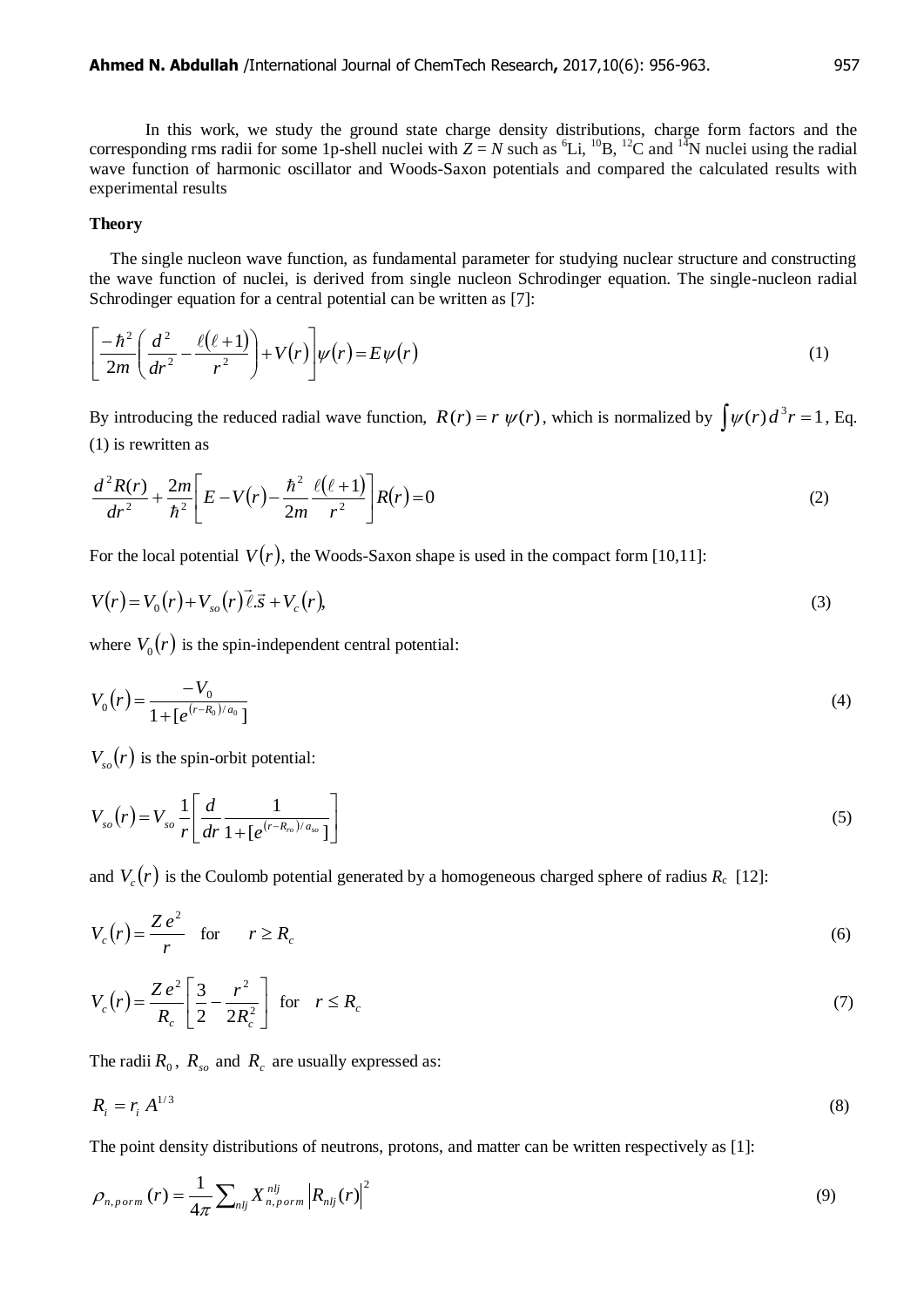where  $X_{n, norm}^{nij}$  represents the number of neutrons, protons, or nucleons in the *nlj*-subshell.

From the proton density  $\rho_p(r)$  and the intrinsic charge distribution  $f_p$  of one proton, one can obtain the charge distribution of the nucleus with the following folding relation [13]:

$$
\rho_{ch}(r) = \int \rho_p(r) f_p(r'-r) dr'
$$
\n(10)

The root mean square (rms) radii of the neutron, proton and charge distributions can be obtained from these densities as follows [13]:

$$
r_g = \left\langle r_g^2 \right\rangle^{1/2} = \left[ \frac{\int r^2 \rho_g(r) dr}{\int \rho_g(r) dr} \right]^{1/2} \qquad g = n, p, ch \tag{11}
$$

 The elastic electron scattering form factors from considered nuclei are studied by the plane wave Born approximation (PWBA). In the PWBA, the incident and scattered electron waves are represented by plane waves. The elastic electron scattering form factor is simply given by the Fourier-Bessel transform of the ground state charge density distribution  $\rho_{ch}(r)$  [14], *i.e.* 

$$
F(q) = \frac{4\pi}{Z} \int_{0}^{\infty} \rho_{ch}(r) j_0(qr) r^2 dr,
$$
\n(12)

where

$$
j_0(qr) = \sin(qr)/qr \tag{13}
$$

is the zeroth order spherical Bessel function and *q* is the momentum transfer from the incident electron to the target nucleus.

The quadrupole form factors  $F_2(q)$  (which are important in <sup>10</sup>B and <sup>14</sup>N nuclei) are described by the undeformed p-shell model as [15]:

$$
F_2(q) = \frac{\langle r^2 \rangle}{Q} \left(\frac{4}{5P_J}\right)^{1/2} \int \rho_{2ch}(r) \, j_2(qr) r^2 dr \tag{14}
$$

Where  $j_2(qr)$  is the second order of the spherical Bessel functions, *Q* is the quadrupole moment and  $\rho_{2ch}(r)$  is the quadrupole charge density distribution assumed, according to the undeformed p-shell model, to be the same as that of ground state charge density distribution  $\rho_{ch}(r)$ .

Here,  $P_J$  is a quadrupole projection factor given as:

$$
P_J = J(2J - 1)/(J + 1)(2J + 3) \tag{15}
$$

Where *J* is the angular momentum of the ground state.

#### **Results and discussion**

 The charge density distributions, charge form factors and charge and matter root mean square (rms) radii of  ${}^{6}Li$ ,  ${}^{10}B$ ,  ${}^{12}C$  and  ${}^{14}N$  nuclei have been calculated using single-particle radial wave functions of Woods-Saxon (WS) and harmonic oscillator (HO) potentials. The calculated CDD of <sup>6</sup>Li nucleus has been compared with the experimental data of two parameter Fermi model CDD [16], while the calculated CDD's of  ${}^{10}B$ ,  ${}^{12}C$  and  $14$ N nuclei have been compared with the experimental data of the harmonic-oscillator CDD [17,18]. Table-1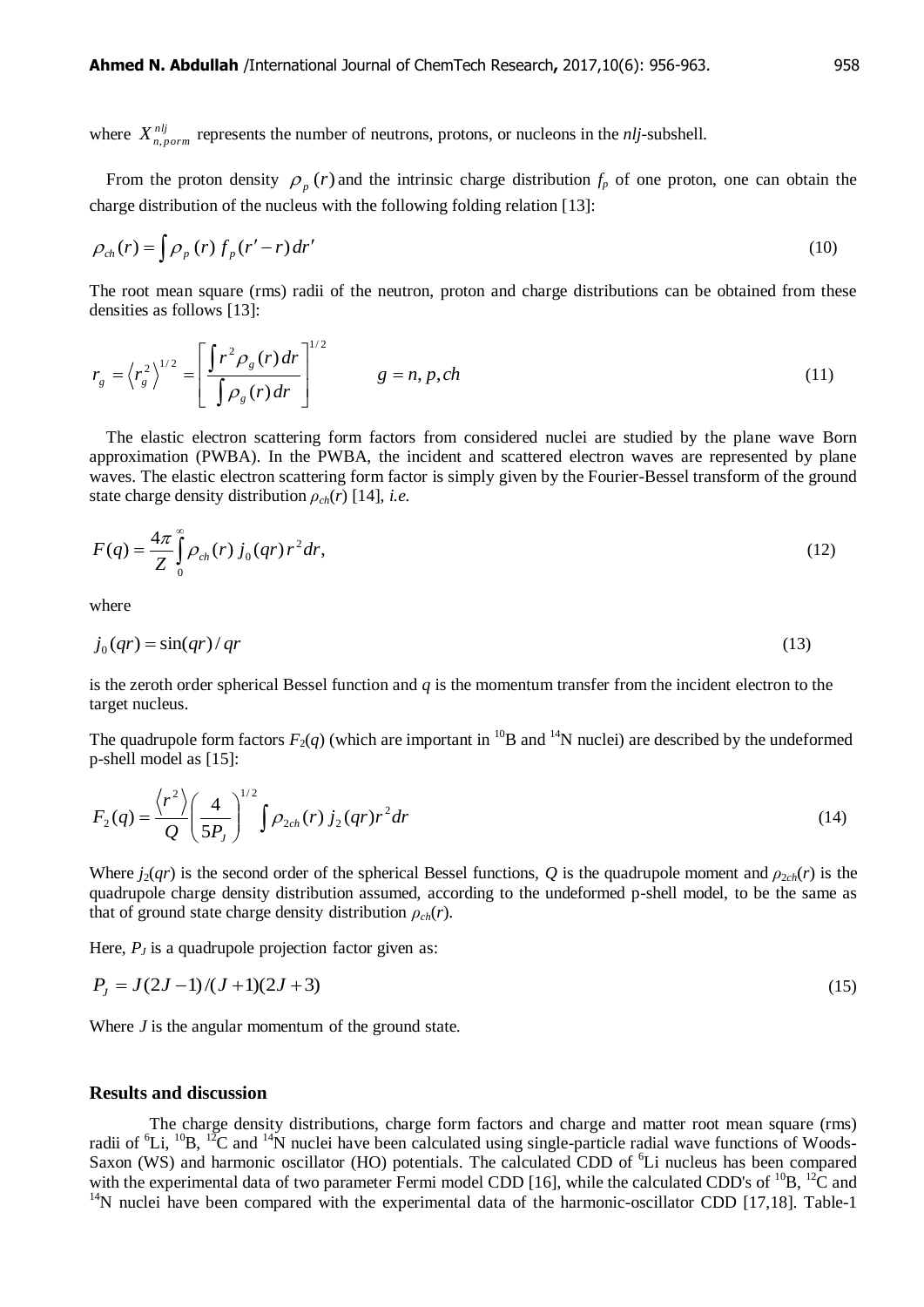displays the parameters of Woods-Saxon  $V_0$ ,  $V_{so}$ ,  $r_0$ ,  $r_{so}$ ,  $a_0$ ,  $a_{so}$  and  $r_c$  employed in the present calculations for  ${}^{6}Li$ ,  ${}^{10}B$ ,  ${}^{12}C$  and  ${}^{14}N$  nuclei. Table-2 shows the calculated results of the charge and matter rms radii for  ${}^{6}Li$ ,  ${}^{10}B$ , <sup>12</sup>C and <sup>14</sup>N nuclei compared with the experimental results [11,17,19]. It is clear from this table that the obtained results are in a good agreement with experimental results within quoted error. In Table-3 the calculated singleparticle energies (ε) of the considered nuclei are compared with those obtained by the shell model OXBASH code [20]. This comparison demonstrates that the calculated single-particle energies are in very good coincidence with the results of the shell model OXBASH code.

| Nuclei         | $V_0$ (MeV) | $V_{\rm so}$ (MeV) | $a_0$ (fm) | $a_{\rm so}$ (fm) | $r_0$ (fm) | $r_{\rm so}$ (fm) | $r_c$ (fm) |
|----------------|-------------|--------------------|------------|-------------------|------------|-------------------|------------|
| $^{6}$ T i     | 47.417      | 6.0                | 0.526      | 0.526             | 1.381      | 1.381             | 1.552      |
| $^{10}B$       | 49.587      | 6.0                | 0.542      | 0.542             | 1.236      | 1.236             | .306       |
| $^{12}$ $\sim$ | 58.587      | 6.0                | 0.539      | 0.539             | 1.267      | 1.267             | .351       |
| $^{14}N$       | 62.962      | 6.0                | 0.527      | 0.527             | 1.319      | 1.319             | .431       |

**Table -1: The parameters of Woods-Saxon employed in the present study for <sup>6</sup>Li, <sup>10</sup>B, <sup>12</sup>C, and <sup>14</sup>N.**

**Table -2:** The calculated matter and charge rms radii for  ${}^6$ Li,  ${}^{10}$ B,  ${}^{12}$ C and  ${}^{14}$ N nuclei along with the **experimental data.**

| Nuclei                     | $\left\langle r_{ch}^2 \right\rangle^{1/2}$<br>(fm)<br>cal |      | (fm)<br>$\mathbf{r}_{ch}$<br>exp | $2\sqrt{1/2}$<br>(fm)<br>$^{\prime}$ m<br>cal |       | (fm)<br>$n_{m}$<br>exp |
|----------------------------|------------------------------------------------------------|------|----------------------------------|-----------------------------------------------|-------|------------------------|
|                            | HO                                                         | WS   | [11, 17]                         | HO                                            | WS    | $[19]$                 |
| $\mathcal{O}_{\mathbf{L}}$ | 2.43                                                       | 2.46 | $2.43 \pm 0.06$                  | 2.51                                          | 2.48  | $2.46 \pm 0.21$        |
| $^{10}$ R                  | 2.45                                                       | 2.60 | $2.45 \pm 0.12$                  | 2.39                                          | 2.52  | $2.56 \pm 0.23$        |
| $^{12}$ $\sim$             | 2.48                                                       | 2.47 | $2.47 \pm 0.01$                  | 2.41                                          | 2.38  | $2.35 \pm 0.02$        |
| $^{14}$ N                  | 2.53                                                       | 2.49 | $2.49 \pm 0.03$                  | 2.455                                         | 2.398 | $2.47 \pm 0.03$        |

**Table-3: The calculated single-particle energies for <sup>6</sup>Li, <sup>10</sup>B, <sup>12</sup>C and <sup>14</sup>N nuclei along with results of the Ref. [20].** 

| <i>Nuclei</i> | nli        |                               | proton                | neutron                       |                       |  |
|---------------|------------|-------------------------------|-----------------------|-------------------------------|-----------------------|--|
|               |            | $\varepsilon_{\rm cal}$ (MeV) | $\epsilon$ (MeV) [20] | $\varepsilon_{\rm cal}$ (MeV) | $\epsilon$ (MeV) [20] |  |
| ${}^6Li$      | $1s_{1/2}$ | 18.880                        | 18.880                | 20.167                        | 20.167                |  |
|               | $1p_{3/2}$ | 3.182                         | 3.182                 | 4.238                         | 4.238                 |  |
| $^{10}$ B     | $1s_{1/2}$ | 21.972                        | 21.972                | 24.555                        | 24.555                |  |
|               | $1p_{3/2}$ | 6.703                         | 6.703                 | 8.915                         | 8.915                 |  |
| ${}^{12}C$    | $1s_{1/2}$ | 31.770                        | 31.770                | 34.819                        | 34.819                |  |
|               | $1p_{3/2}$ | 15.691                        | 15.691                | 18.448                        | 18.448                |  |
| $^{14}N$      | $1s_{1/2}$ | 38.635                        | 38.635                | 41.988                        | 41.988                |  |
|               | $1p_{3/2}$ | 23.260                        | 23.260                | 26.376                        | 26.376                |  |
|               | $1p_{1/2}$ | 19.667                        | 19.667                | 22.795                        | 22.795                |  |

The dependence of the ground state CDD's (in  $\text{fm}^{-3}$ ) on *r* (in fm) for  ${}^{6}\text{Li}^{10}\text{B}$ , <sup>12</sup>C and <sup>14</sup>N nuclei are displayed in figures 1(a) to 1(d), respectively. In these figures, the filled circle symbols are the experimental data [16,17,18] whereas the blue and red curves are the calculated CDD's by Woods-Saxson (WS) and harmonic oscillator (HO) potentials, respectively. Fig.1 demonstrates that both red and blue curves are in excellent agreement with the experimental data throughout the whole range of *r*.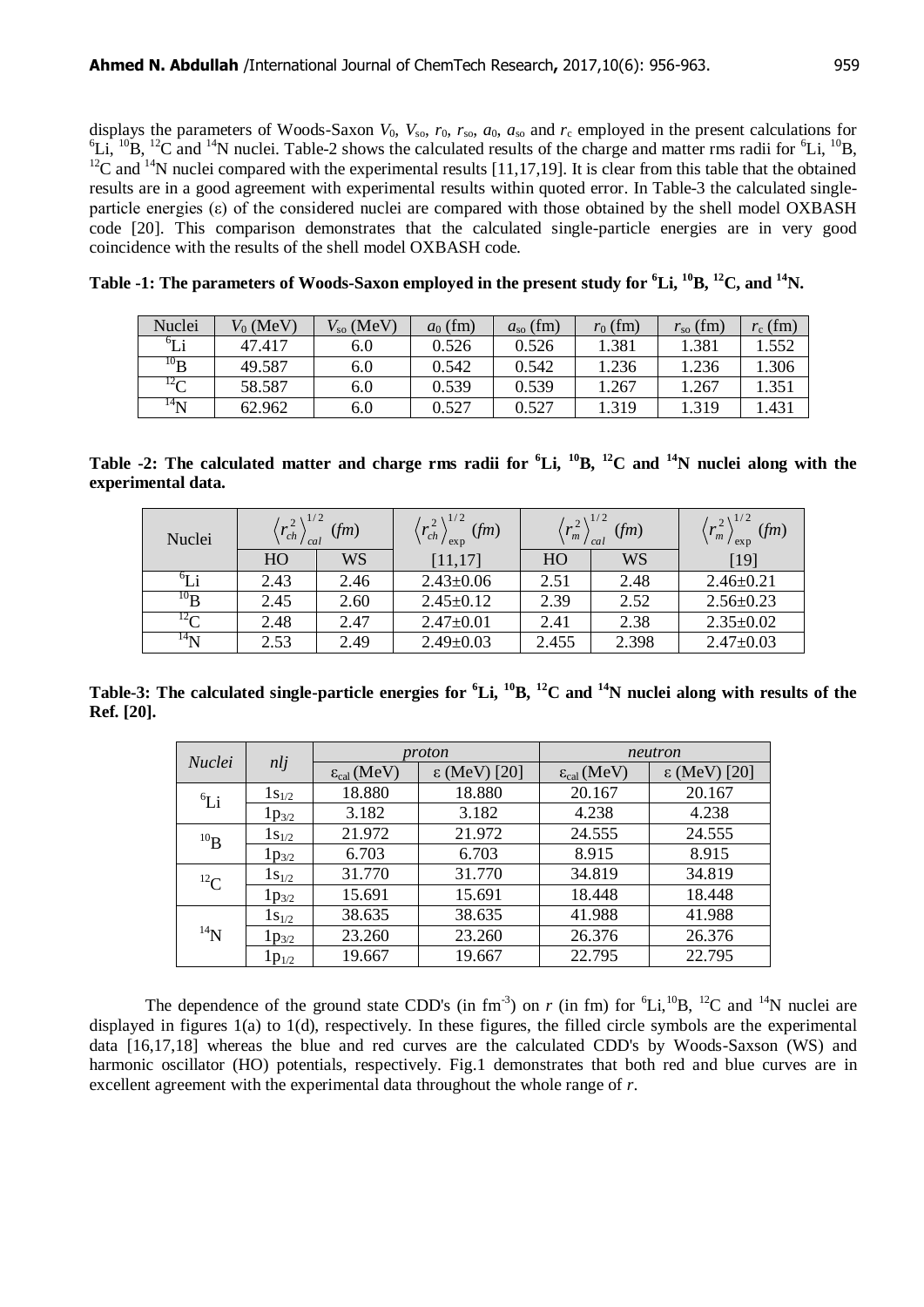

**Fig. 1: The calculated charge density distributions for <sup>6</sup>Li,<sup>10</sup>B, <sup>12</sup>C and <sup>14</sup>N nuclei. The filled circle symbols are the experimental data.**

In Fig. (2) the calculated charge form factors for  $^{10}B$  (top panel) and  $^{14}N$  (bottom panel) nuclei are compared with those of experimental data (filled circle symbols) [21,22]. Parts *a* and *b* of this figure are the calculated results obtained by HO and WS potentials, respectively. The individual contributions to the form factor are shown as dashed and dash-dotted curves for the monopole  $|F_0(q)|^2$  and quadrupole  $|F_2(q)|^2$  form factors, respectively, while the solid curves represent the total contribution  $|F(q)|^2$ , which is obtained as the sum of  $|F_0(q)|^2$  and  $|F_2(q)|^2$ . The quadrupole form factors are calculated by the undeformed p-shell model. This figure shows that the results of monopole form factors for  ${}^{10}B$  and  ${}^{14}N$  nuclei don't describe the experimental data very well in the range of momentum transfers  $q>1.4$  fm<sup>-1</sup> and 1.5 fm<sup>-1</sup> for <sup>10</sup>B and <sup>14</sup>N nuclei, respectively. It is very clear that the contribution of the quadrupole form factors gives a strong modification to the monopole form factors and brings the calculated values very close to the experimental data.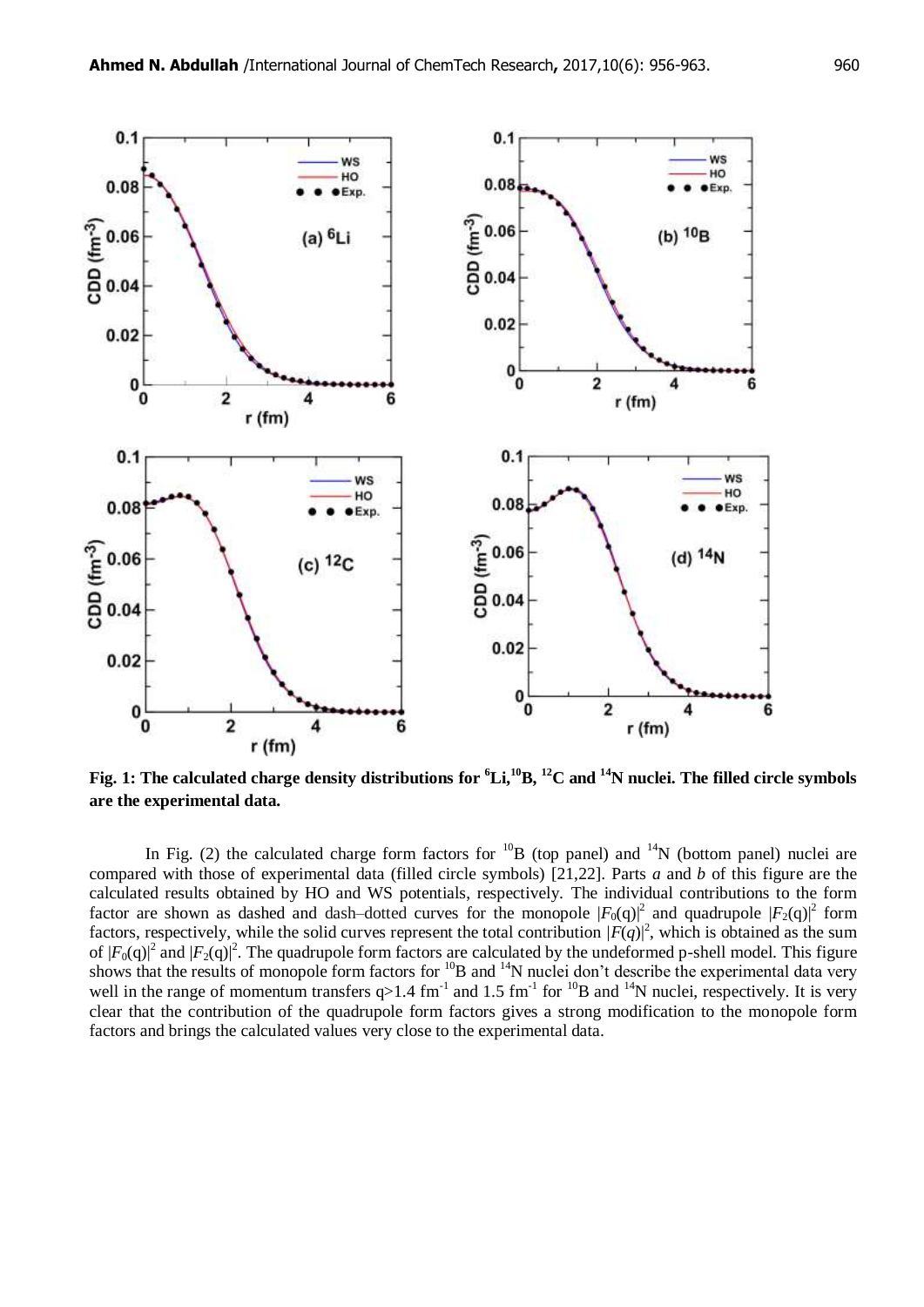

**Fig. 2: The calculated form factors obtained by the HO and WS potentials for <sup>10</sup>B and <sup>14</sup>N nuclei. The experimental data are taken from Ref.** [21] for  $\frac{10}{10}$  B and taken from Ref. [22] for  $\frac{14}{10}$ N.

In Figs. 3(a) and 3(b) we explore the calculated results for the elastic charge form factors of  ${}^{6}$ Li and  ${}^{12}$ C nuclei, respectively. The dashed and solid curves are the elastic charge form factors obtained by Woods-Saxson (WS) and harmonic oscillator (HO) potentials, respectively whereas the filled circle symbols are the experimental results. In  ${}^{6}$ Li nucleus, the calculations of both the dashed and solid curves are in very good agreement with those of experimental data of ref. [15] up to  $q = 2.3$  fm<sup>-1</sup> and 1.5 fm<sup>-1</sup> for the dashed and solid curves, respectively and they underestimate slightly these data beyond this region of  $q$ . In <sup>12</sup>C nucleus, the calculated results of the dashed curve agree with the experimental data [23] up to  $q = 1.8$  fm<sup>-1</sup> and it is discredited these data at higher momentum transfer. On the other hand, the experimental data are described very well by the calculated results of solid curve throughout all values of momentum transfer *q*. In addition, the diffraction minimum which is known from the experimental data is very well reproduced by the calculations of the dashed and solid curves.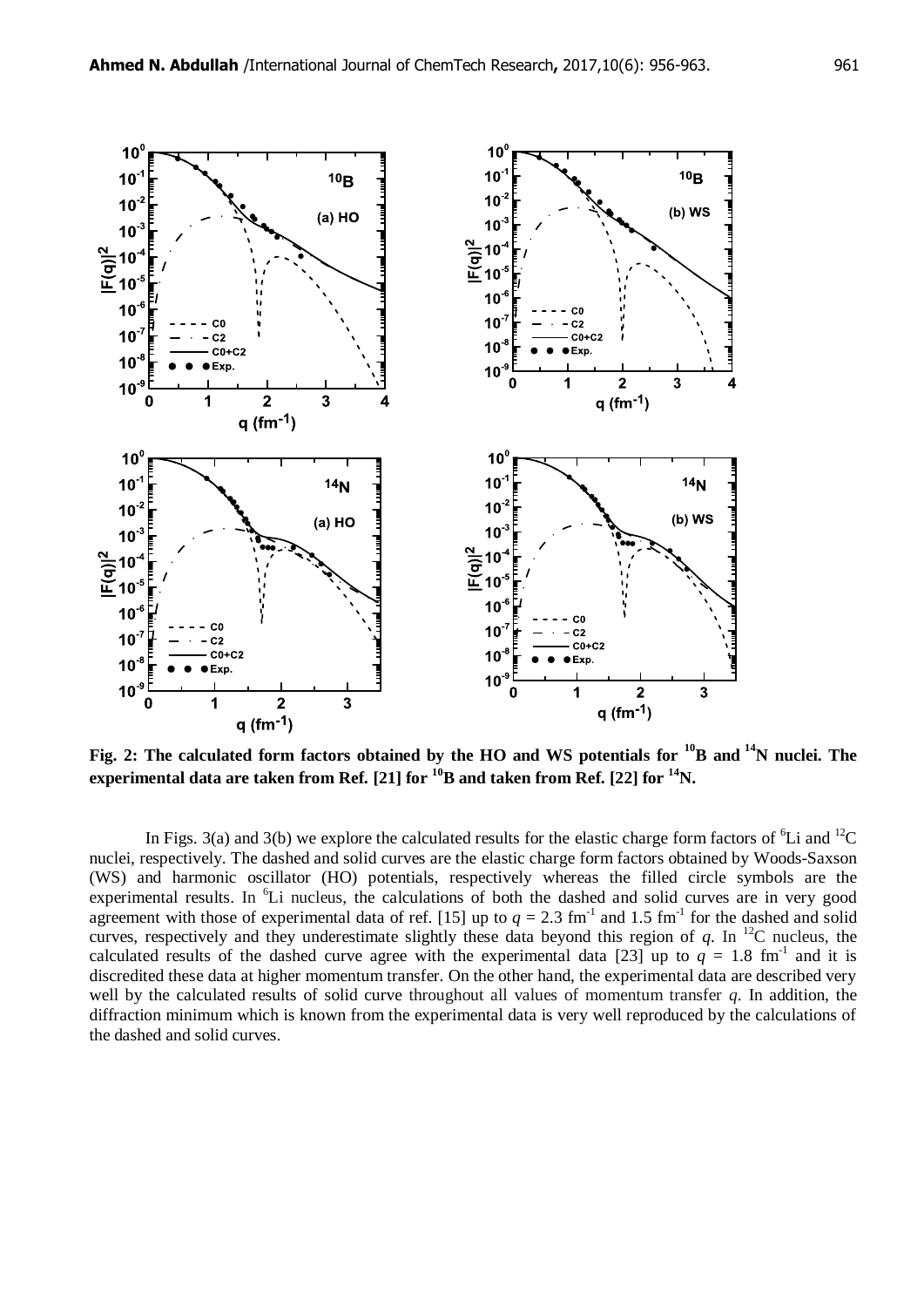

**Fig. 3: The elastic charge form factors for <sup>6</sup>Li and <sup>12</sup>C nuclei calculated by the WS (dashed curve) and HO (solid curve) potentials. The experimental data (filled circle symbols) for <sup>6</sup>Li are taken from Ref. [15] while the experimental data for <sup>12</sup>C are taken from ref. [23].**

#### **Conclusions**

The CDD and electron scattering form factors for  ${}^{6}Li$ ,  ${}^{10}B$ ,  ${}^{12}C$  and  ${}^{14}N$  nuclei are calculated by the single particle radial wave functions of Wood-Saxson (WS) and harmonic oscillator (HO) potentials. From this work, it is possible to draw the following conclusions:

1- The calculated results of CDD for consider nuclei obtained by both WS and HO potentials are in very good accordance with experimental data.

2- The calculated charge and matter rms radii for the investigated nuclei are in a good agreement with the experimental data.

3- The results of elastic charge form factors for <sup>6</sup>Li nucleus calculated by WS potential are more close to the experimental data than the calculated results with HO potential.

4- The calculated elastic form factors of  ${}^{12}C$  nucleus using HO potential are in the best agreement with the experimental data.

5- The contribution of the quadrupole form factors in  $^{10}B$  and  $^{14}N$  nuclei, which are described by the undeformed p-shell model, are essential in obtaining a remarkable agreement between the theoretical and experimental form factors.

#### **References**

- 1- A. N. Antonov, P. E.Hodgson and I. Zh. Petkov, "Nucleon Momentum and Density Distributions in Nuclei", Clarendon Press, Oxford, (1988).
- 2- R. Hofstadter, Reviews of Modern Physics 28 (1956) 214.
- 3- T.W. Donnelly and I. Sick, Reviews of Modern Physics 56 (1984) 461.
- 4- A. H. Wapstra, G. Audi, and R. Hoekstra, Atomic masses from (mainly) experimental data, Atomic Data and Nuclear Data Tables 39 (1988) 281.
- 5- E. Caurier, G. Martinez-Pinedo, F. Nowacki, A. Poves, and A. P. Zuker, Reviews of Modern Physics 77 (2005) 427.
- 6- W. C. Haxton and C.-L. Song, Physical Review Letters 84 (2000) 5484.
- 7- M.R. Pahlavani and S.A. Alavi, commun. Theor. Phys. 58 (2012) 739.
- 8- M. Mirea, Romanian Reports in Physics 59 (2007) 523.
- 9- Z. Lojewski and J. Dudek, Acta Physica Polonica B 29 (1998) 407.
- 10- L. R. B. Elton and A. Swift. Nuclear Physics A 94 (1967) 52.
- 11- S. Gamba, G, Ricco and G. Rottigni, *Nuclear Physics* A 213 (1973) 383.
- 12- P. Ring and P. Schuck, "The Nuclear Many-Body Problem", Springer-Verlag (1981).